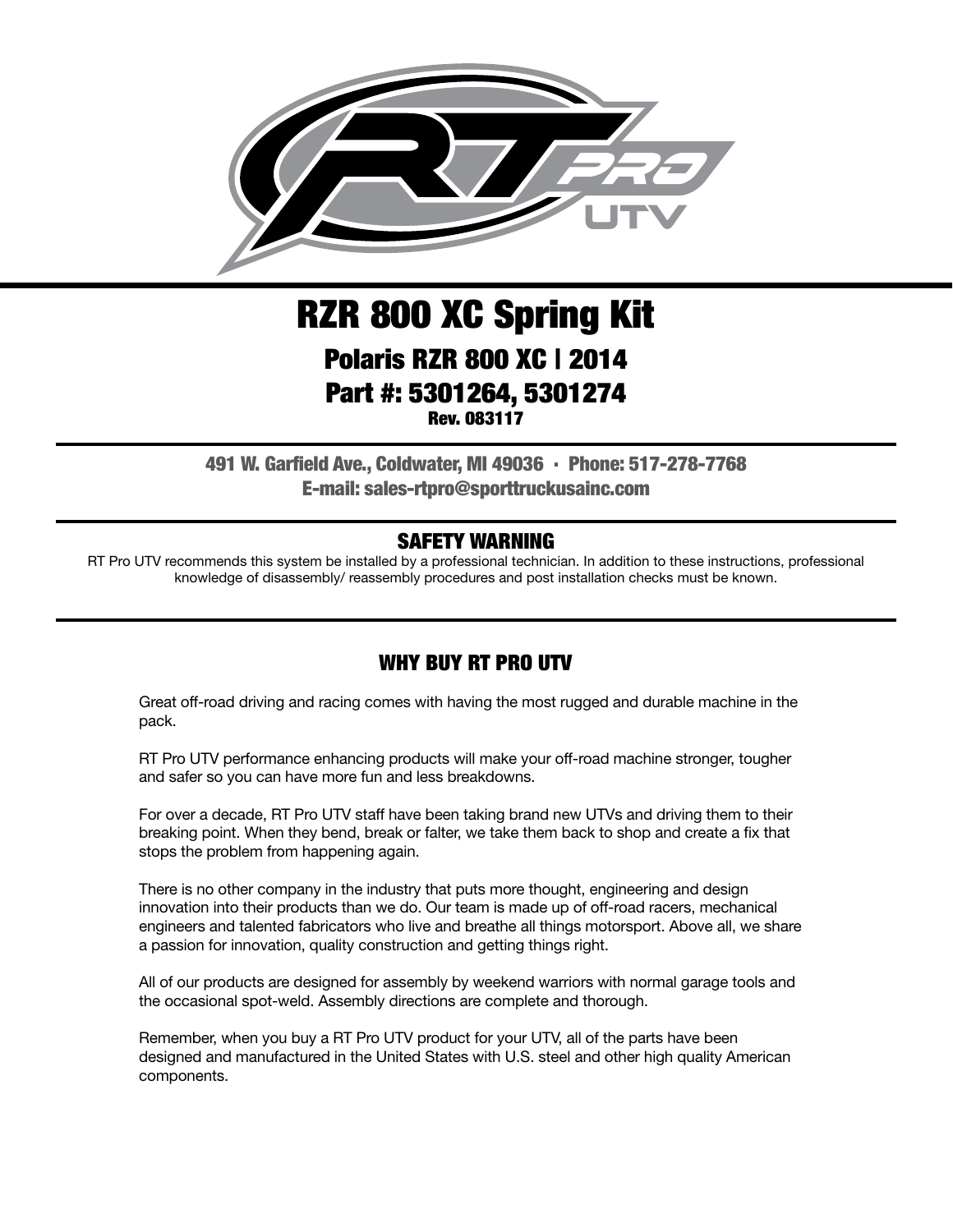

| <b>RTP5301264 - Standard</b> |                          |     |  |
|------------------------------|--------------------------|-----|--|
| Part#                        | <b>Description</b>       | 0TY |  |
| 22120180S                    | <b>Front Coil Spring</b> |     |  |
| 22040900S                    | <b>Rear Coil Spring</b>  |     |  |
| 22100250S                    | <b>Rear Coil Spring</b>  |     |  |
| 04001                        | Coil-over Spacer         |     |  |

| RTP5301274 - Heavy Duty |                         |            |  |
|-------------------------|-------------------------|------------|--|
| Part#                   | <b>Description</b>      | <b>OTY</b> |  |
| 22120225S               | Front Coil Spring       | 2          |  |
| 22040900S               | <b>Rear Coil Spring</b> | 2          |  |
| 22100275S               | Rear Coil Spring        | 2          |  |
| 04001                   | Coil-over Spacer        | 2          |  |

FITMENT NOTES

N/A

| SPECIAL TOOLS |  |
|---------------|--|
|               |  |

N/A

## INSTALLATION TIME

Approximately 1 hours Easy/Medium Difficulty

# INSTALLATION INSTRUCTIONS

### INSTALLING THE SPRINGS

- 1. Remove shocks from machine and back off Preload Adjuster Nuts until there is enough room to remove the Lower Retaining Rings from the shock assemblies.
- 2. Slide OEM springs off shock assembly and discard. Keep the Lower Retainer Rings for re-use.
- 3. The front springs are the longest ones in the kit. Simply replace the OEM springs with these.
- 4. The rear springs are installed with the short spring first, then the supplied spacer with the short end in to the short spring. Then install the remaining longer springs.
- 5. Finally, install the OEM retaining rings Once the shocks are reassembled you are ready to move on to the initial setup.

*NOTE: While the shocks are off the machine be sure to lubricate the eyelets on the shocks with some grease or your preference of lubricant.*